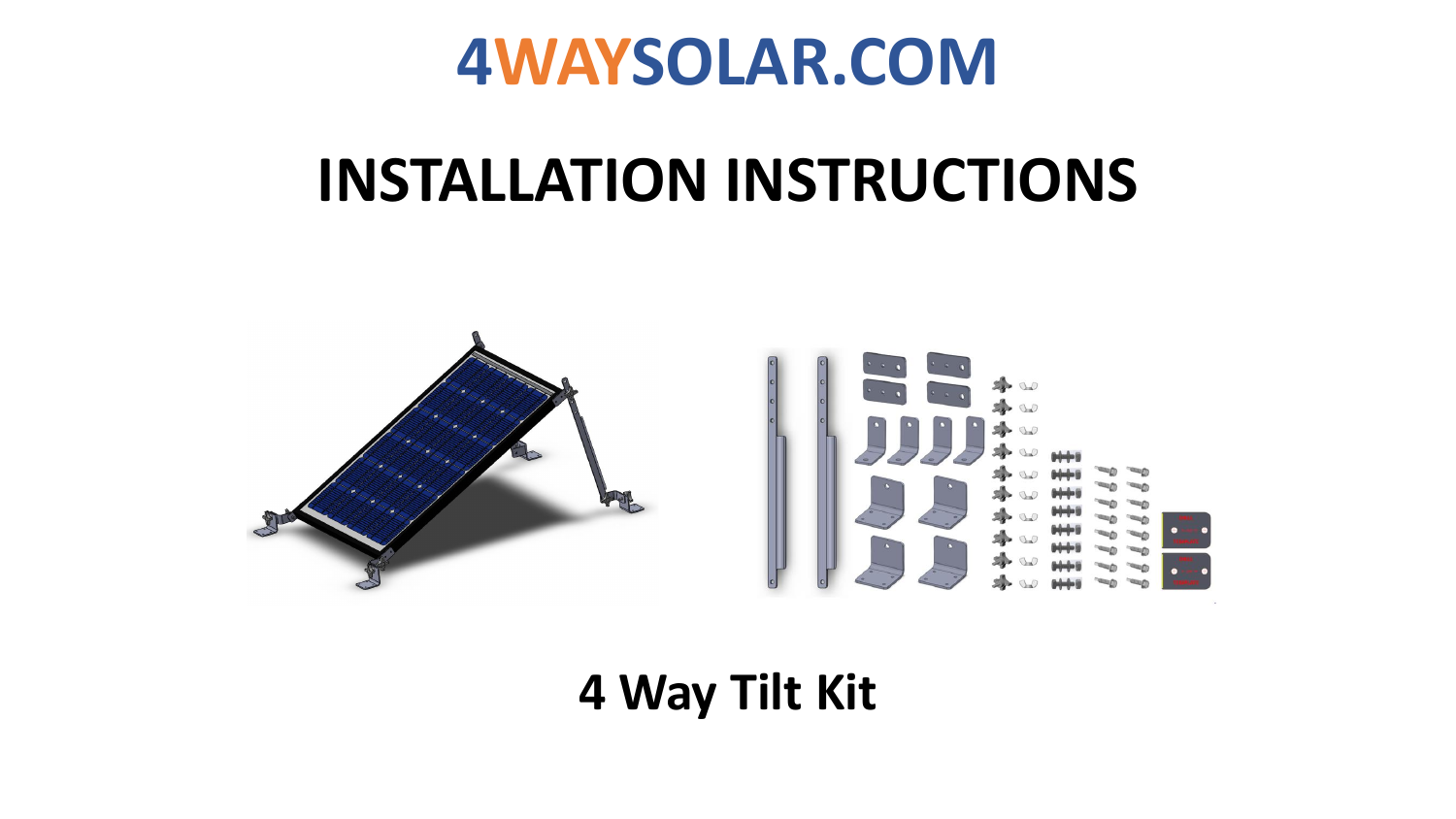# Preparing For Installation

**Before you begin, you should assess your level of mechanical competence. If you are unsure of your competence or if any part of these instructions do not make sense, seek professional advice. If installed incorrectly, personal harm or damage to personal property could ensue. 4 Way Solar LLC will not be held liable for harm or damage caused by improper installation.**

**Never install this system on a surface that is not structurally sound, is rotten, soft, molded, or compromised in any way. If integrity concerns arise, contact an RVNIA Certified RV Inspector before moving forward with install.**

**Never drive with this system in its tilted state.** 

**Always inspect all mechanical connections prior to departing.**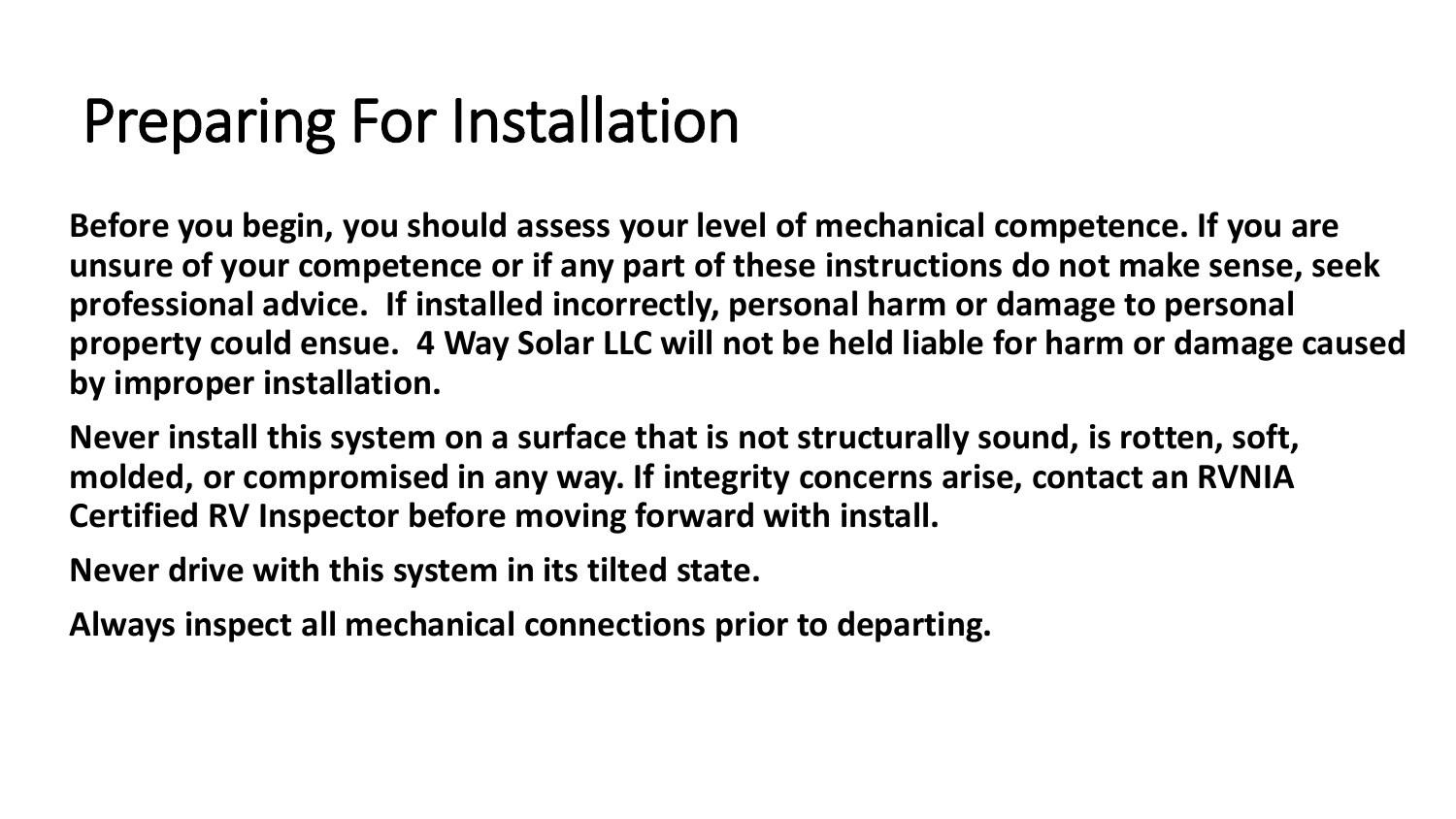#### **WHATS IN THE BOX**

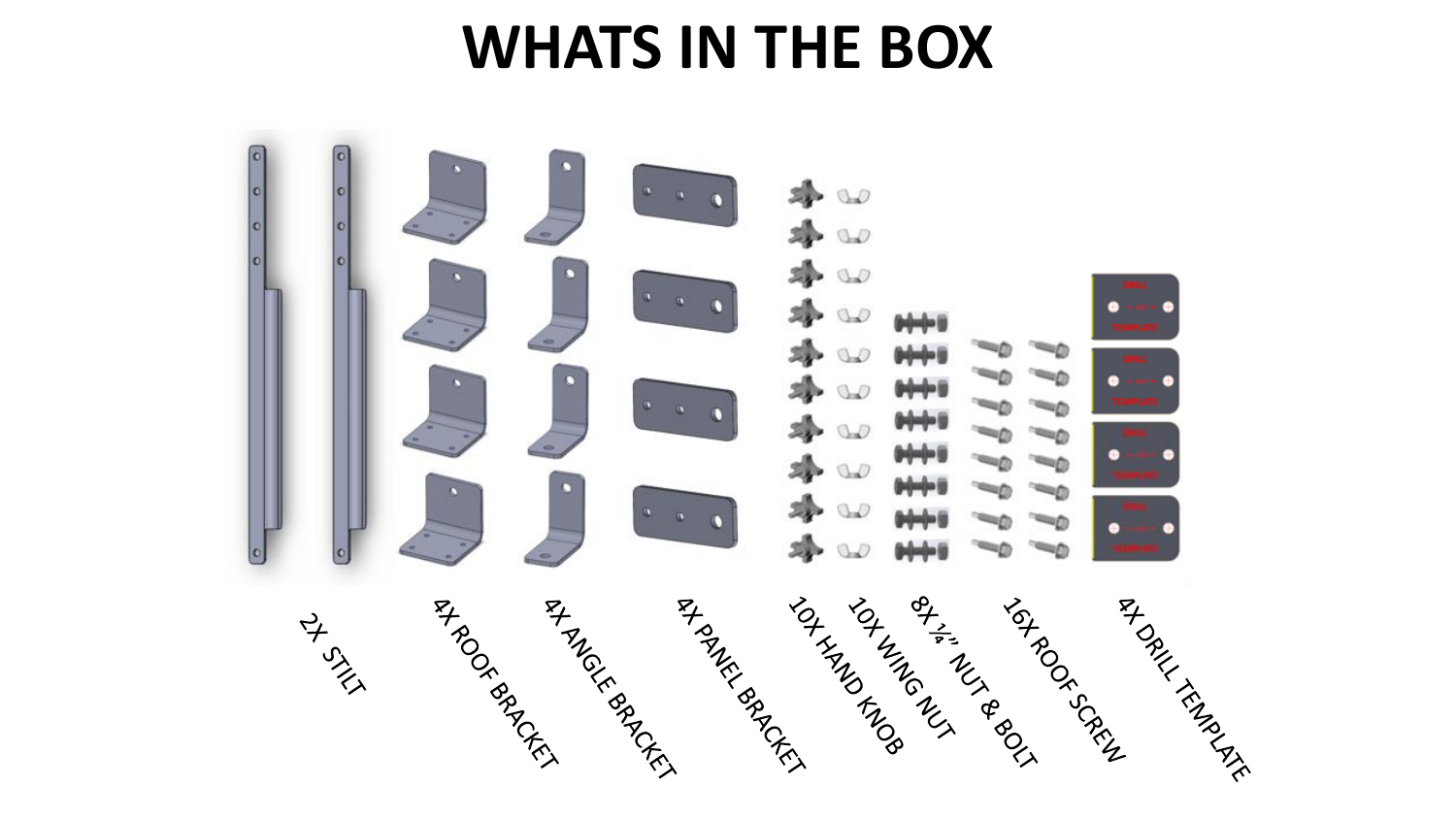#### **TOOLS NEEDED**



Lap Sealant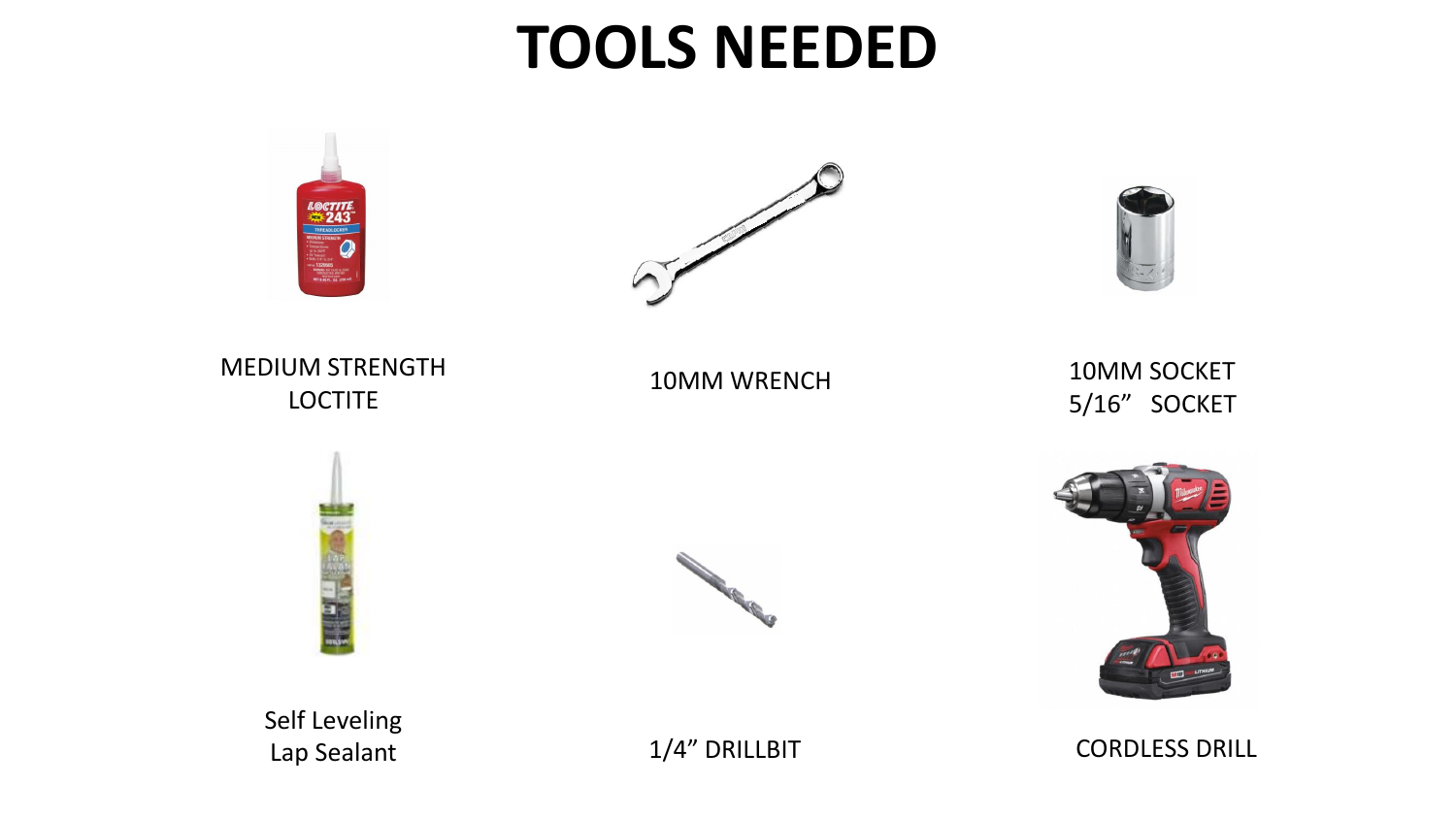# **STEP 1: PANEL LAYOUT**

a) Determine a layout that works best for your set up. The 4 Way Solar Kit can be mounted in two different orientations as shown below. It is imperative that all 4 corners be laid out in the same orientation; each corner should be fully symmetric to the other 3. Also consider the slight dimensional differences between the two options.





\*If mounting in sets see end of this document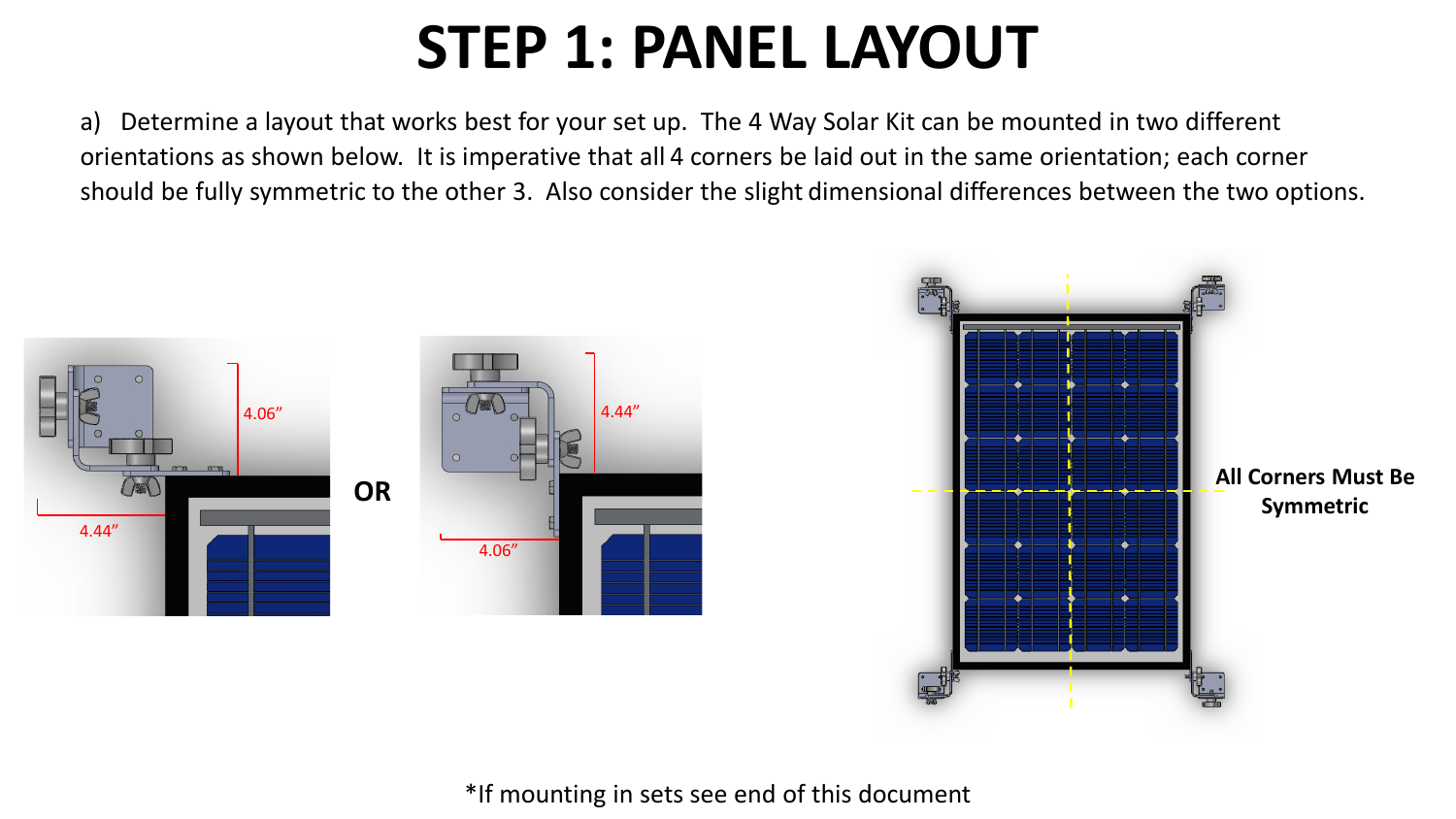# **STEP 1: PANEL LAYOUT**

#### b) Additional Layout considerations:

- 1. Clearance
	- Make sure you don't place the panels too close to other roof mounted appliances.
- 2. Shadows & Spacing
	- If you are mounting multiple panels nearby, consider mounting in sets to avoid casting shadows and to maximize your surface area. Otherwise, panels should be spaced a few feet apart.
- 3. Wiring
	- Don't configure your wiring until step 5.
- 4. Curved Roofs
	- Many RV roofs are curved; the 4WS tilt kit can accommodate moderate curves. The main concern is bottoming out in the center. This is more prevalent on sets of panels. If you're concerned about this, lay your panel on your roof in the desired orientation and measure the gap caused by the curve. If the gap is larger than 1.5", you may need to add a mounting rail or spacer plate to raise the mounting bracket.

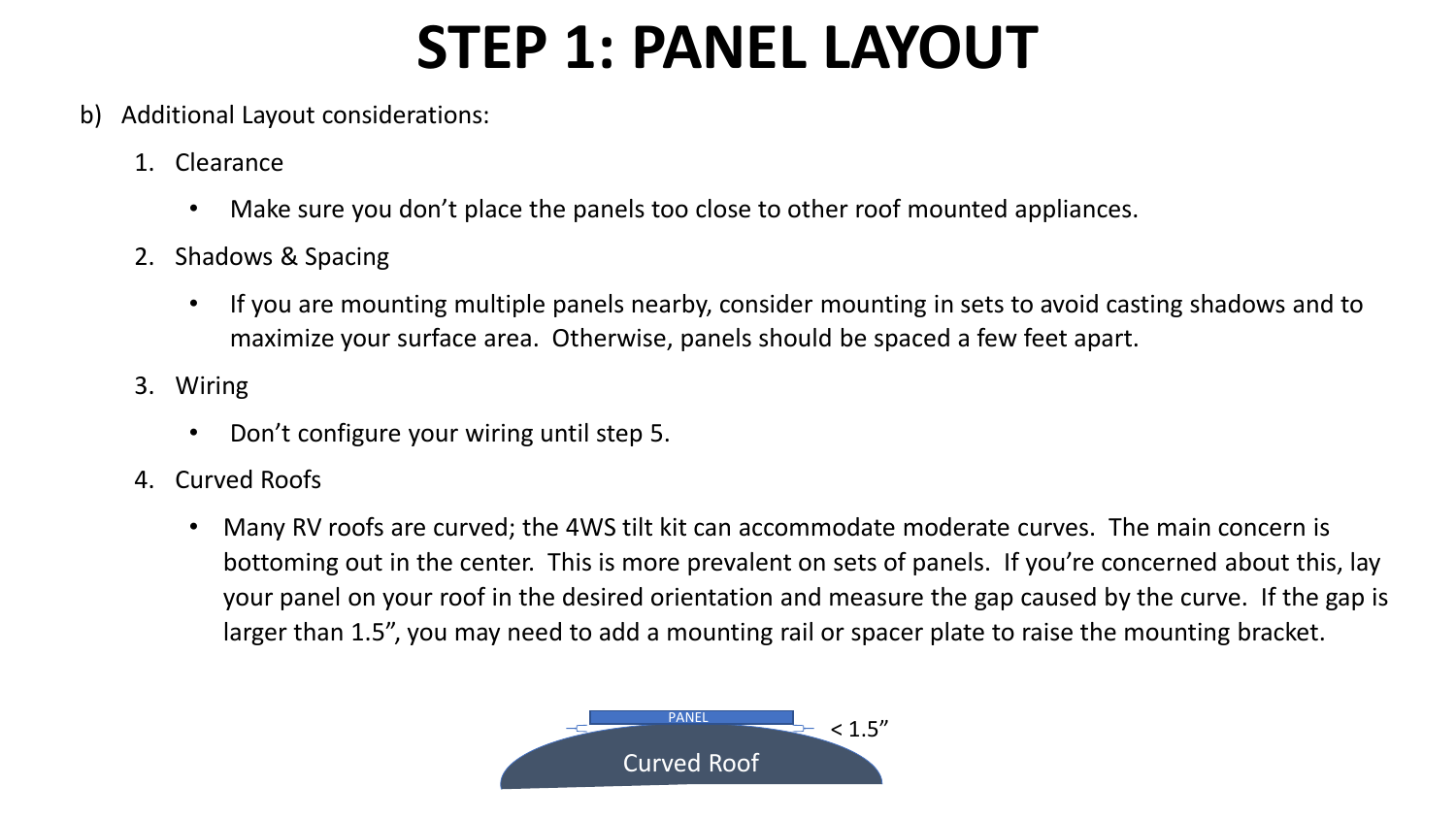## **STEP 2: ATTACH PANEL BRACKETS**



- 1. Align the yellow edge of the drill template with the corner of the solar panel. Align the bottom of the template with the bottom of the panel (the sticker is top-bottom symmetric, so don't worry if the wording is upside down).
- 2. Mark the center of the cross hairs with a small drill bit, punch, or pen.
- 3. Remove the template and drill the holes out to 1/4".
- 4. Attach the panel bracket with the nuts, bolts, & washers provided. Use Loctite on the threads before securing the nuts to prevent the bracket from coming loose.
- 5. Repeat for all 4 corners. All brackets should be parallel once installed correctly.



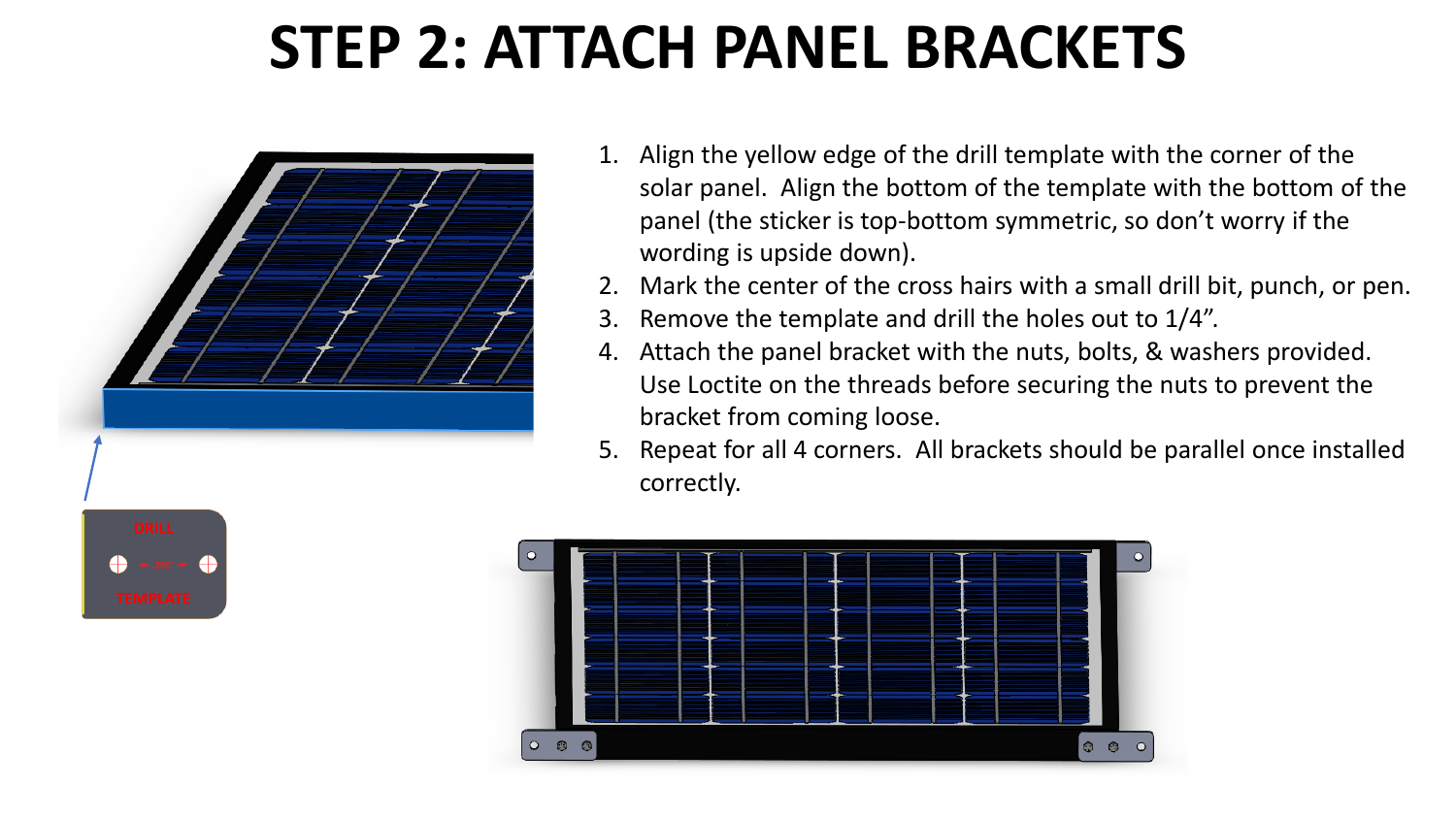#### **STEP 3: ATTACH ANGLE & ROOF BRACKETS**

Using the threaded knobs & wing nuts, attach the angle brackets & roof brackets as shown:



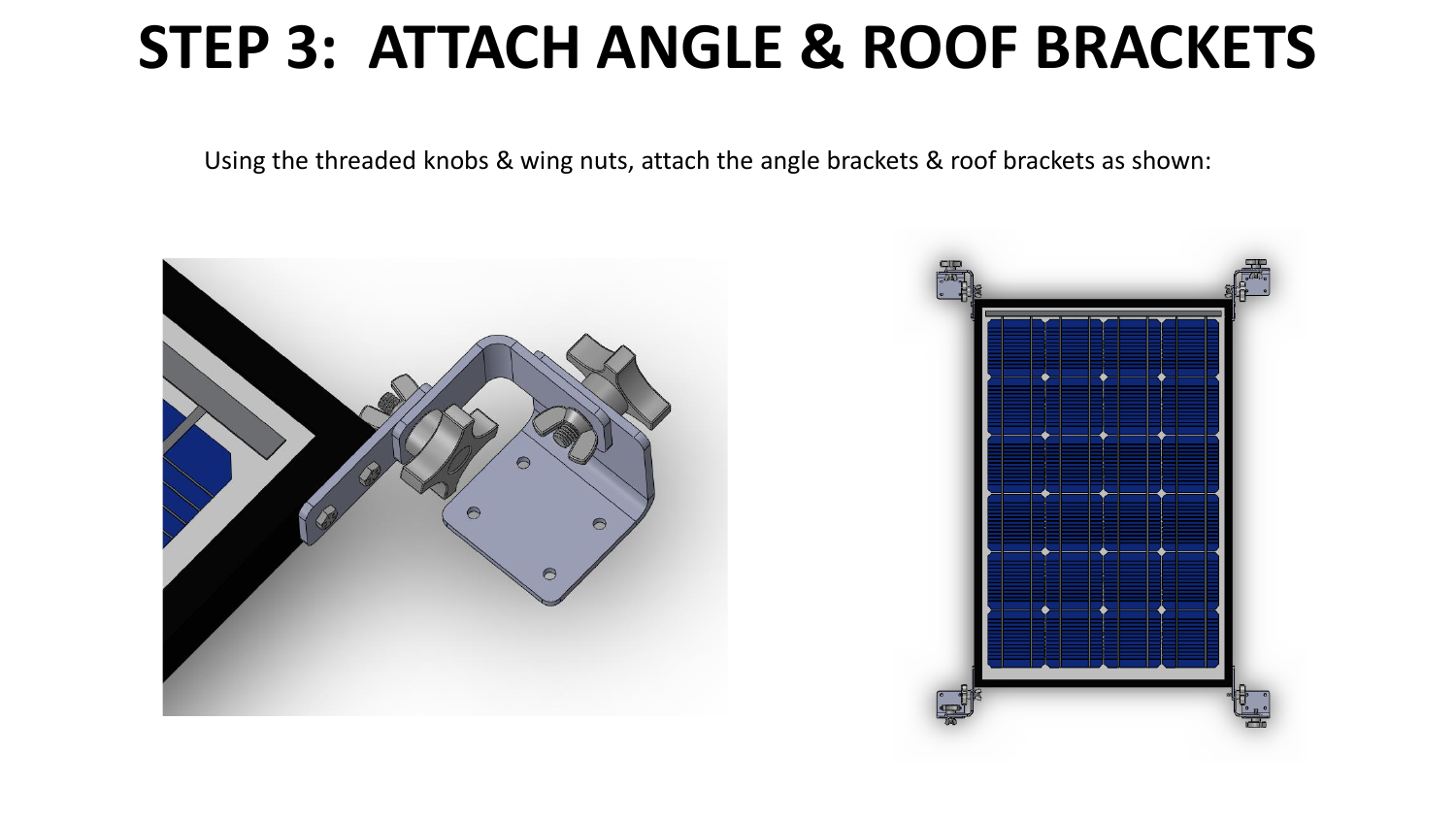### **STEP 4: SECURE SYSTEM TO ROOF**

- 1. Lay the panel in the desired location and ensure the roof brackets are flush with the roof. Ensure all wing nut connections are tight.
- 1. Secure the roof brackets with the provided roof screws and the 5/16" socket. Don't over torque or strip out the screws, as soon as the neoprene washer begins to depress, stop tightening. If you need to remove one of the screw knobs to access the inner most roof screws, do this last, after you have secured at least 2 screws per bracket.
- 2. Use the self leveling lap sealant around the edges and on top of the screws to seal against water.

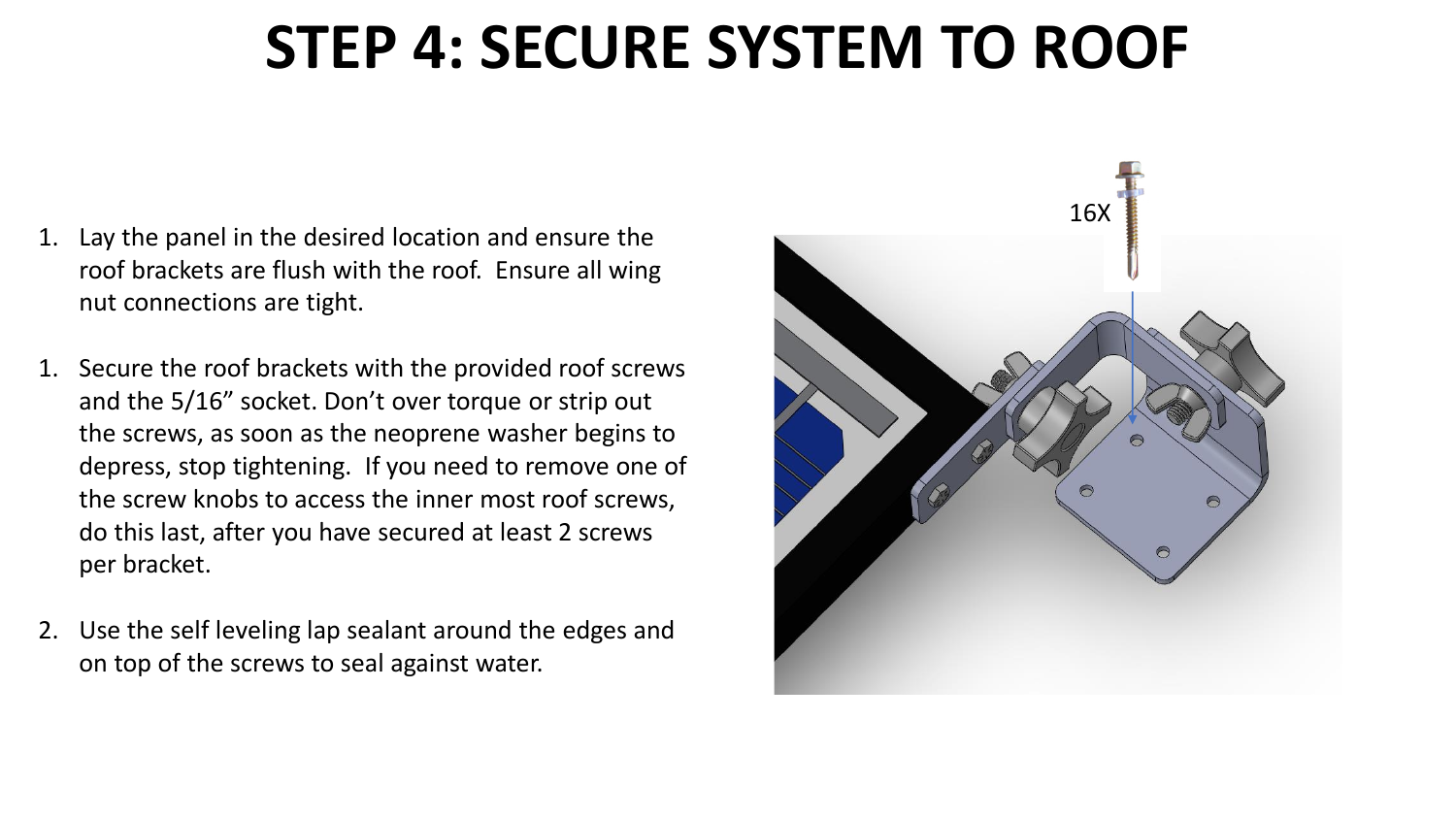## **STEP 5: CONFIGURE WIRES**

You are almost done! The last step is to make sure that your wiring has enough movement to accommodate tilting in all directions. To do this, locate the wiring block on the back of your panel, it is usually offset from the center towards one end. Tilt this end of the panel to its highest position. From this tilted position, you can finish your wiring, and know that it will always have enough slack to reach the max tilted state.

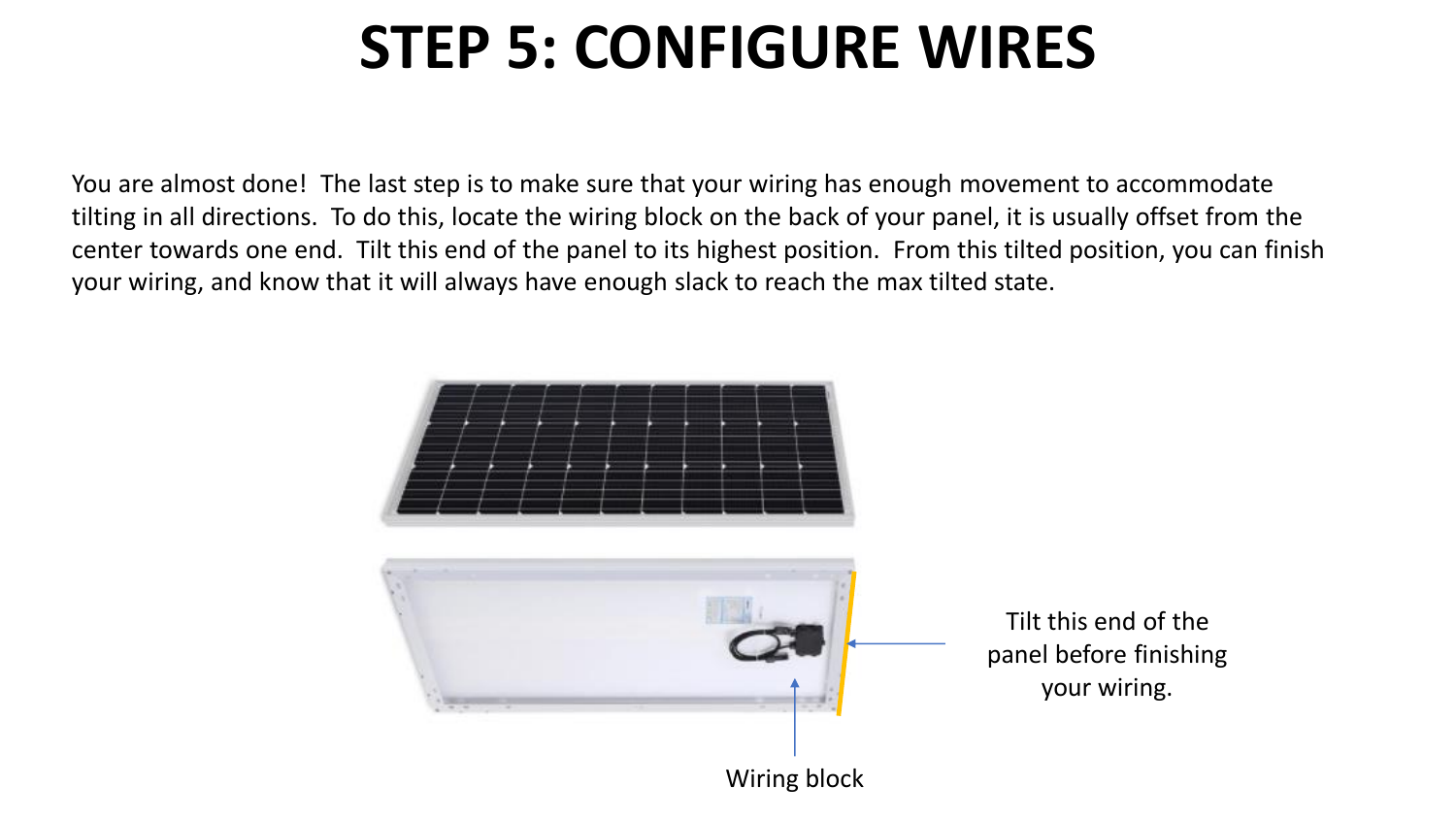# **Alternate Step 1: Mounting in Sets**

Mounting your panels in sets can be a good option if you have limited surface area, want to limit the amount of time it takes to tilt your panels, or want to get the most value out of your 4 Way Solar tilt kit. This method will require a bit more customization, and you'll also need a few extra materials and tools. As noted in step 1b, on curved roofs you'll really need to watch out for bottoming out the center (1.5" gap rule still applies). If the gap caused by the curve of your roof is greater than 1.5", you'll need to add a mounting rail or spacer plate to raise the whole system.

- 1. Using 2 pieces of aluminum angle (I recommend 3/16" thk), rivet or bolt the panels together with the angle on the bottom side of the panels.
- 2. For the panel bracket you have 2 options:
	- a) Bolt the panel bracket on as described in previous steps, sandwiching the angle in place.
	- b) Extend the angle out 2" and drill a 7/16" hole to replace the panel bracket (You may need to trim away the lower flange for hand knob clearance).
- 3. For a more detailed video visit [https://www.4waysolar.com/learn](https://www.youtube.com/watch?v=AlaQ4OvQ9Hw)



2b) Angle Extension Mod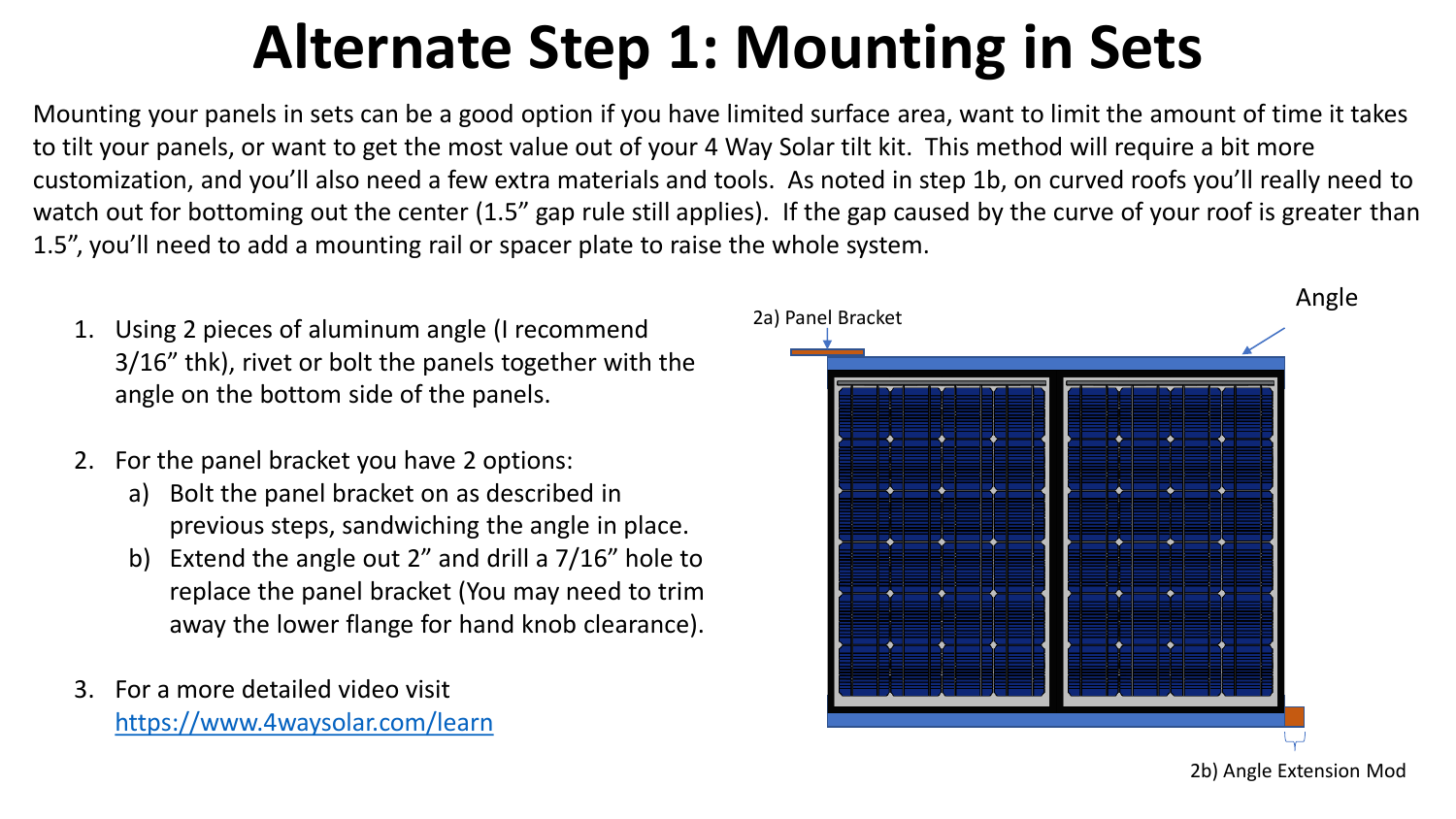#### **How to tilt your panels**